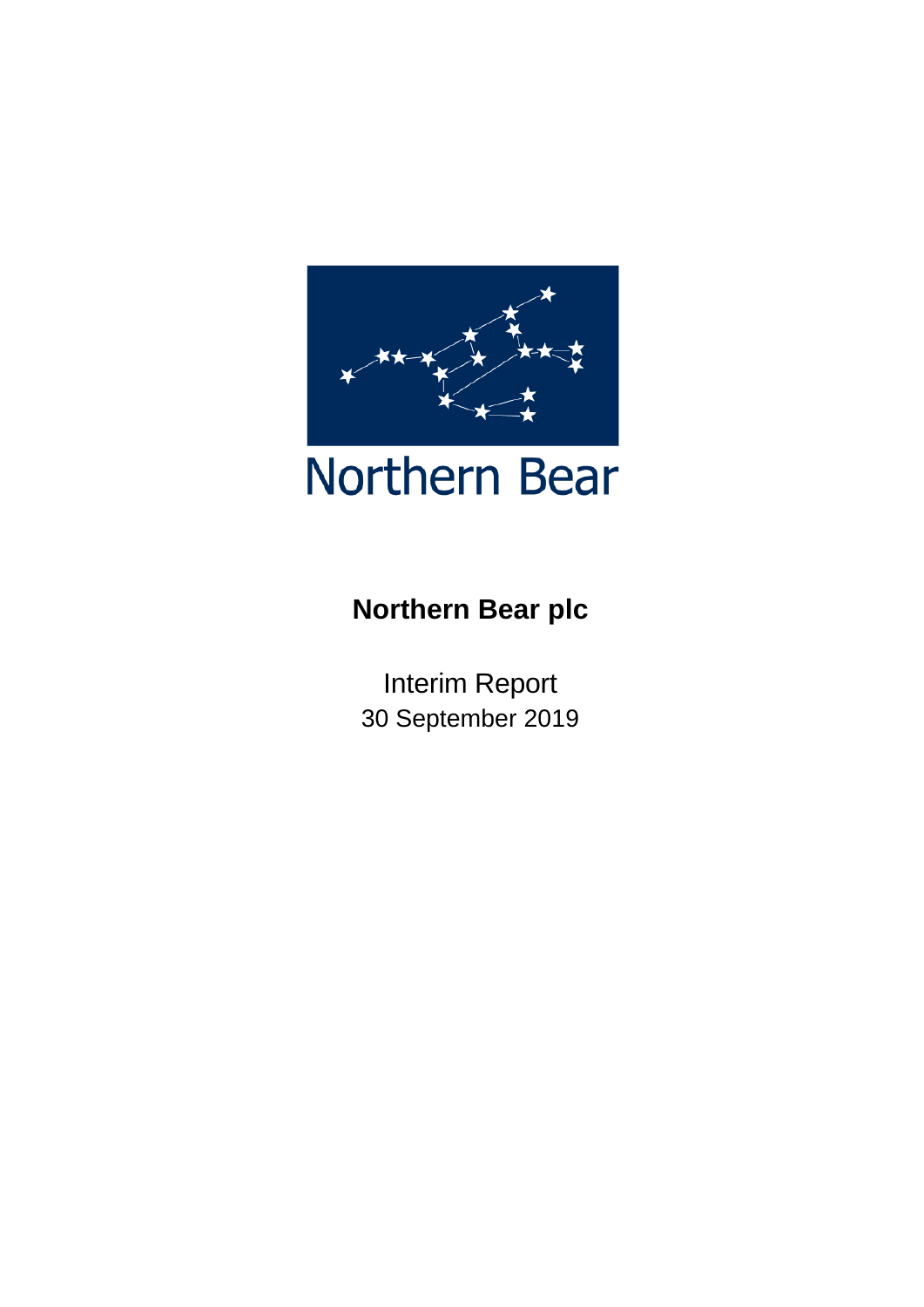# **Contents**

| 2 |
|---|
| 3 |
| 5 |
| 6 |
|   |
| 8 |
| 9 |
|   |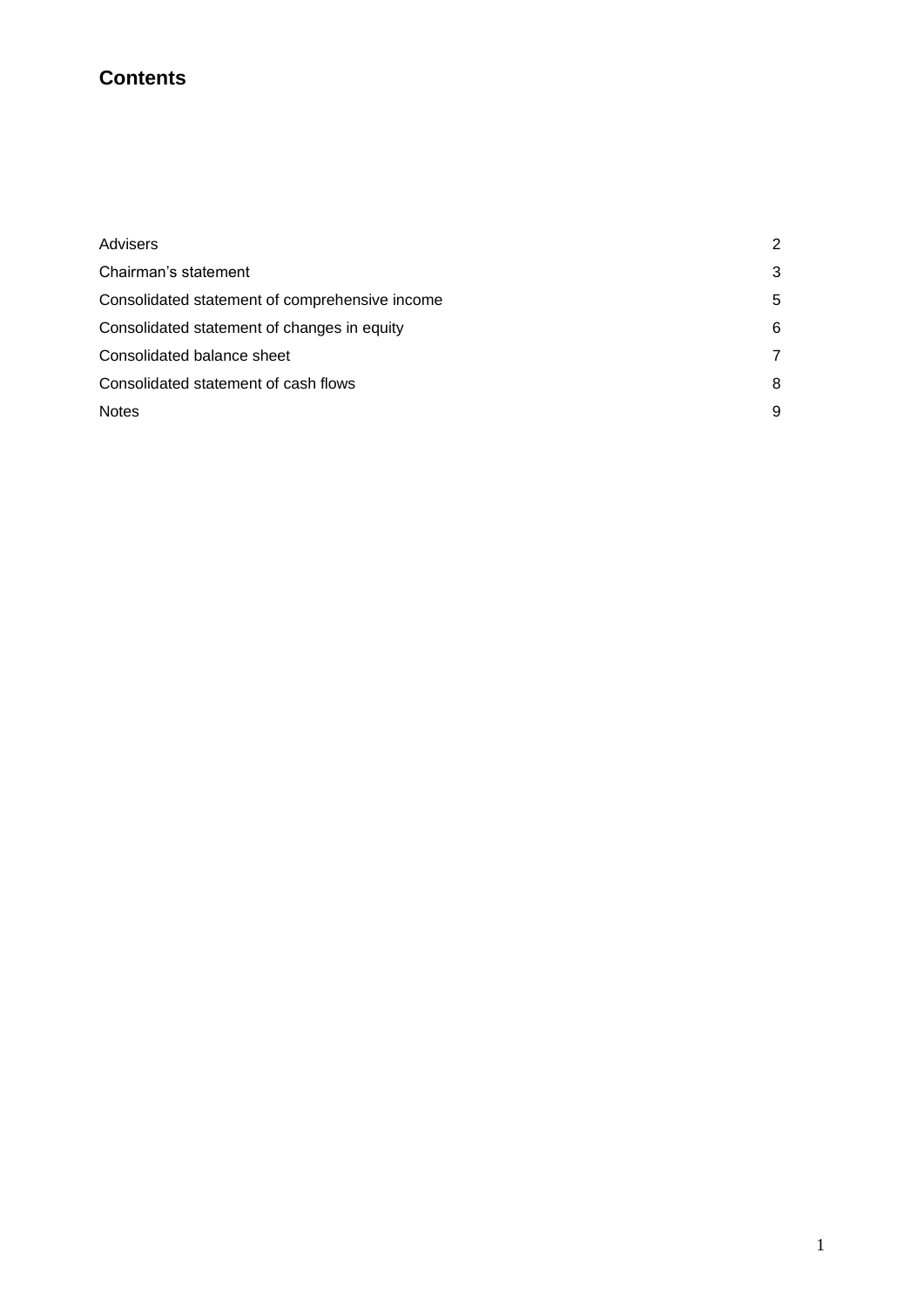# **Advisers**

### *Auditor*

Mazars LLP 5<sup>th</sup> Floor 3 Wellington Place Leeds LS1 4AP

### *Bankers*

Yorkshire Bank 94-96 Briggate Leeds LS1 6NP

### *Legal advisers*

Mincoffs Solicitors LLP 5 Osborne Terrace Jesmond Newcastle upon Tyne NE2 1SQ

### *Nominated Adviser and Broker*

Strand Hanson Limited 26 Mount Row London W1K 3SQ

### *Registered office*

A1 Grainger Prestwick Park Prestwick Newcastle upon Tyne NE20 9SJ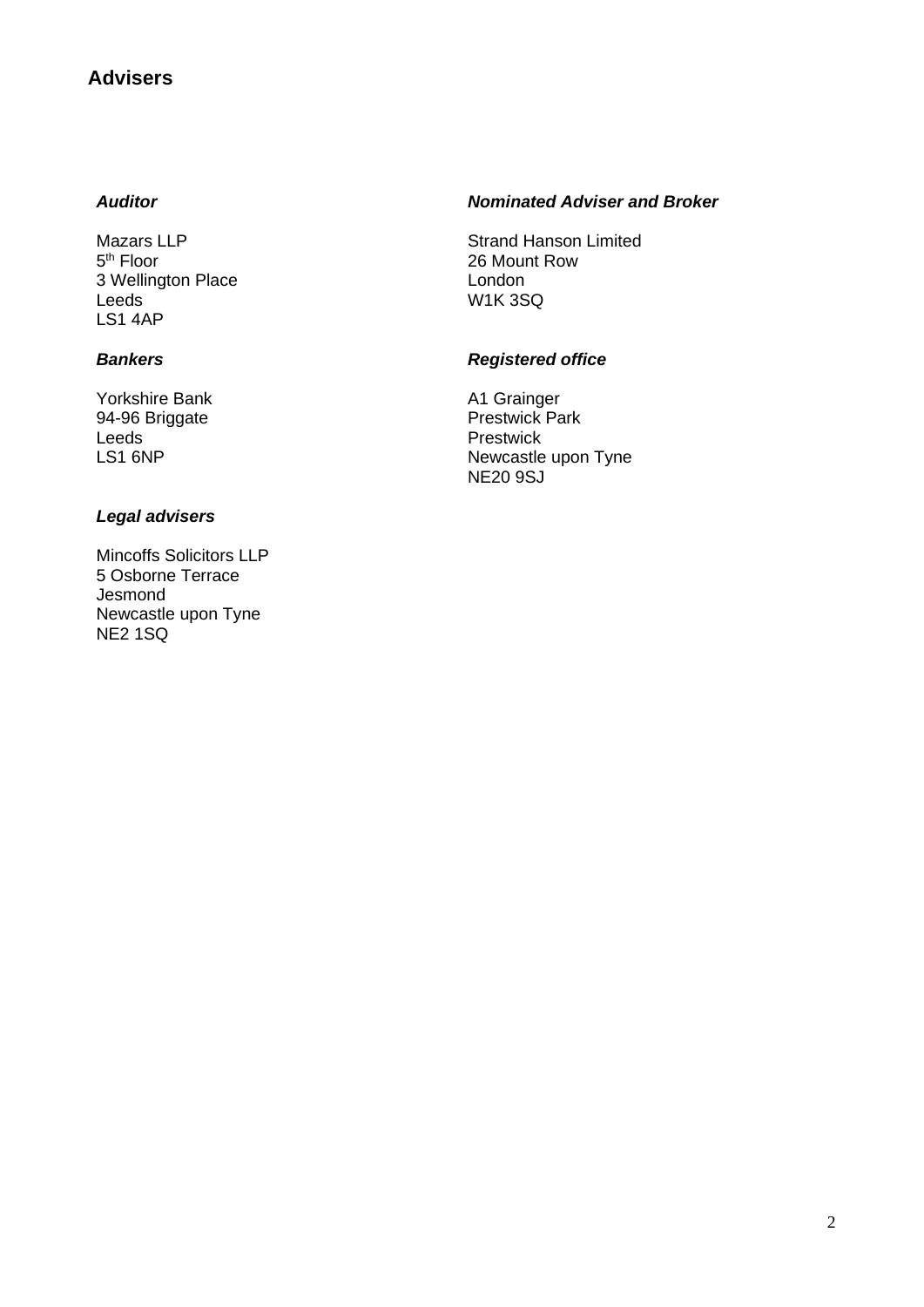# **Chairman's statement**

### **Introduction**

I am pleased to report the unaudited interim results for the six months ended 30 September 2019 (the "Period") for Northern Bear plc (the "Company" and, together with its subsidiaries, the "Group").

In our preliminary results for the year to 31 March 2019 ("FY19"), announced in July 2019, we stated that the Group had experienced a slow first financial quarter ended 30 June 2019 ("Q1"), due to a number of contract delays arising from matters which were beyond our control. We also stated that, with such contracts having commenced, trading was expected to be stronger in the second quarter.

We subsequently issued a trading update in October 2019 to confirm that trading in the second quarter ended 30 September 2019 ("Q2") was much stronger than Q1, and ahead of the corresponding period last year, with excellent results across the Group since July.

Further to the October trading update, I am pleased to confirm the Group's results for the Period with adjusted operating profit (stated prior to the impact of amortisation and other acquisition related adjustments) of £1.4m (2018: £1.7m) and adjusted basic earnings per share of 5.6p (2019: 7.4p).

Whilst we are greatly encouraged by performance in Q2, the slower trading in Q1 means that reported results for the Period are not as strong as those for the six months to 30 September 2018 (the "Prior Period"). However, when we reported the interim results for the Prior Period, we stated that these results were considered exceptional and this should be taken into account when comparing the results for the Period.

### **Trading**

There were some excellent results for our Group companies over the Period. Our Roofing division produced some outstanding results, despite the impact of the contract delays in Q1 referred to above, after very strong trading in Q2.

Revenue for the Period was £27.8m (2018: £28.6m) and, through continued careful contract selection and execution, gross margins were in line with Prior Period at 19.5% (2018: 19.7%).

Administrative expenses increased to £4.1m (2018: £3.9m) due primarily to non-payroll costs including fleet expenses (which vary depending on contract locations) and investment in training and compliance costs.

Overall profit before income tax for the Period was £1.2m (2018: £1.6m) and basic earnings per share was 5.4p (2018: 6.9p).

### **Cash flow**

Net bank debt at 30 September 2019 was £0.7m (30 September 2018: £0.3m, 31 March 2019: £2.0m net cash).

We had stated in the March 2019 results that the cash position at 31 March 2019 reflected some favourable working capital swings which to an extent would be expected to reverse post year end. This was the case, and the current customer and contract mix has an increased working capital requirement which reduced operating cash flow in the Period. The cash position was also impacted by the payment of the FY19 final ordinary and special dividends totalling £0.7m (2018: £0.7m), and annual bonus payments related to FY19 but settled in the Period which contributed to the movement in trade and other payables.

As we have emphasised previously, the net bank debt position represents a snapshot at a particular point in time and our net cash/bank debt position can move by up to £1.5m in a matter of days given the nature, size and variety of contracts that we work on and the related working capital balances. The highest bank position in the Period was £2.0m net cash, the lowest net bank debt position during the period was £2.6m, and the average was £1.1m net bank debt.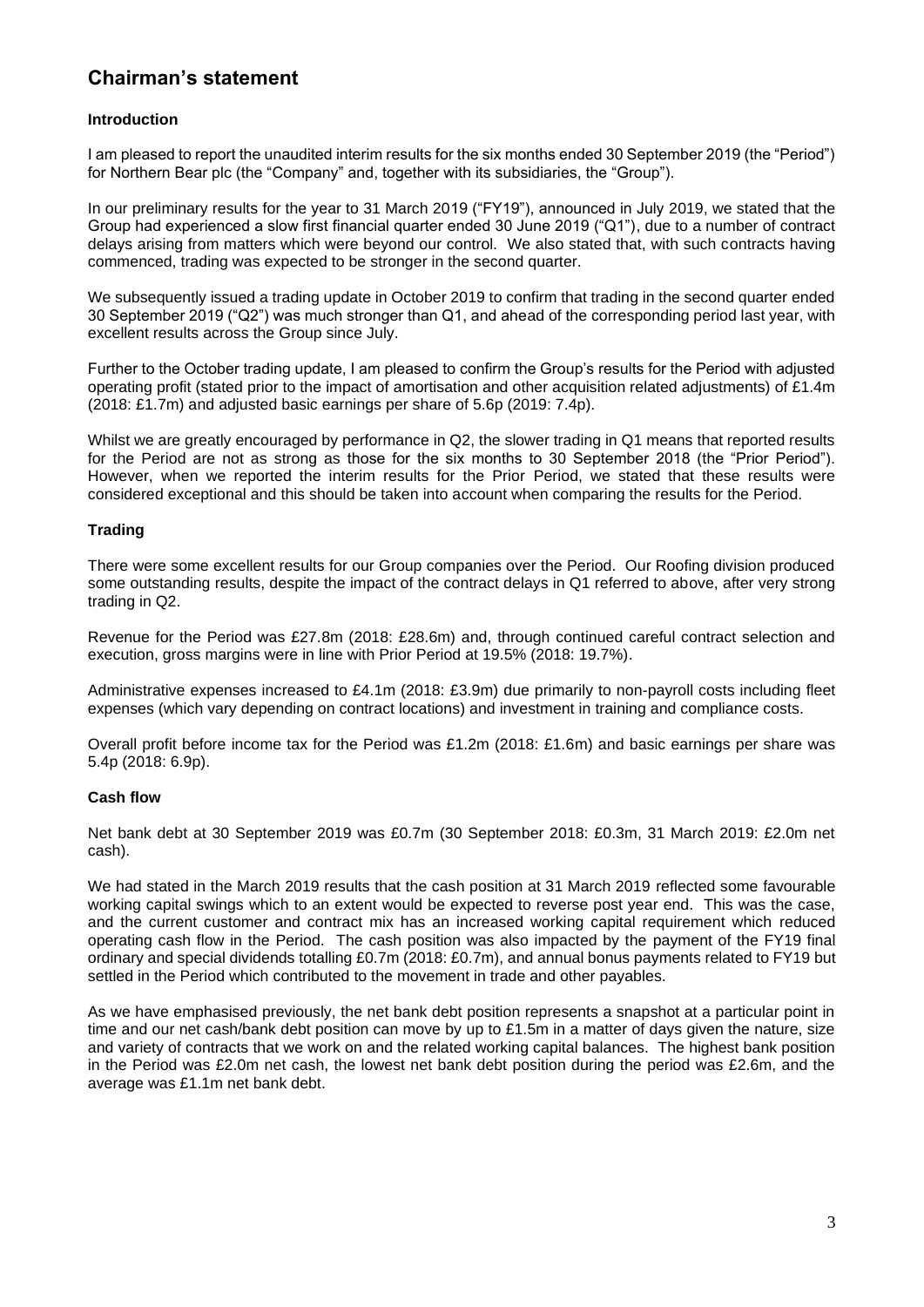# **Chairman's statement** *(continued)*

### **Cash flow (continued)**

Our revolving credit facility and overdraft with Yorkshire Bank are committed to 31 May 2020. We have already commenced renewal discussions and are confident that facilities will be renewed in the New Year. Pending this renewal, we have presented the amount drawn on the revolving facility at 30 September 2019 of £2.0m (30 September 2018: £2.0m, 31 March 2019: £1.0m) in loans and borrowings in current liabilities, as it falls due within one year.

### **Balance sheet**

Details of new accounting standards which are being applied for the Group's current financial year are set out in Note 2 to this document. The principal change in the Period is the adoption of IFRS 16 "Leases", which requires all leases to be included on the balance sheet with recognition of right of use assets and corresponding liabilities for future lease payment obligations.

The Group's leases previously reported as operating leases relate to land and buildings and motor vehicles. The related balances have been presented separately on the face of the consolidated balance sheet in order to show the impact of IFRS 16 adoption. We have not restated comparative information for prior periods.

#### **Dividend**

Our stated policy is to pay only a final dividend, at the Board's discretion, and to assess future dividend levels in line with the Group's relative performance, after taking into account the Group's available cash, working capital requirements, corporate opportunities, debt obligations, and the macro economic environment at the relevant time.

Provided that the strong trading performance and operating environment continues for the remainder of the financial year, it is the current intention of the Board to continue with our dividend policy. However, we do not intend to pay further special dividends unless profitability increases from FY19 levels.

#### **Strategy**

We continue to seek acquisitions of established specialist building services businesses, either in the same or complementary sectors to our current operations. Our main criteria are that a business is well-established in its sector, has a consistent track record of profitability and cash generation and has a strong management team who are committed to remaining with the business. Any potential acquisition would, in addition, need to be earnings accretive and provide an acceptable return on investment.

#### **Outlook**

The Group continues to hold a high level of committed orders although, as experienced in Q1, we have limited short term visibility as to when these orders will be realised. The strong momentum in Q2 has, to date, continued into the second half of the financial year and we consider the outlook for the current financial year to remain positive, despite continued uncertainty in the macro-economic environment, and are hopeful of reporting another strong set of full year results.

#### **Conclusion**

I am pleased to be reporting what we consider to be a strong set of results for the Period. As always, our loyal, dedicated and skilled workforce is a key part of our success and we make every effort to support them through continued training and health and safety compliance. I would once more like to thank all of our employees for their hard work and contribution.

**Steve Roberts** Executive Chairman

25 November 2019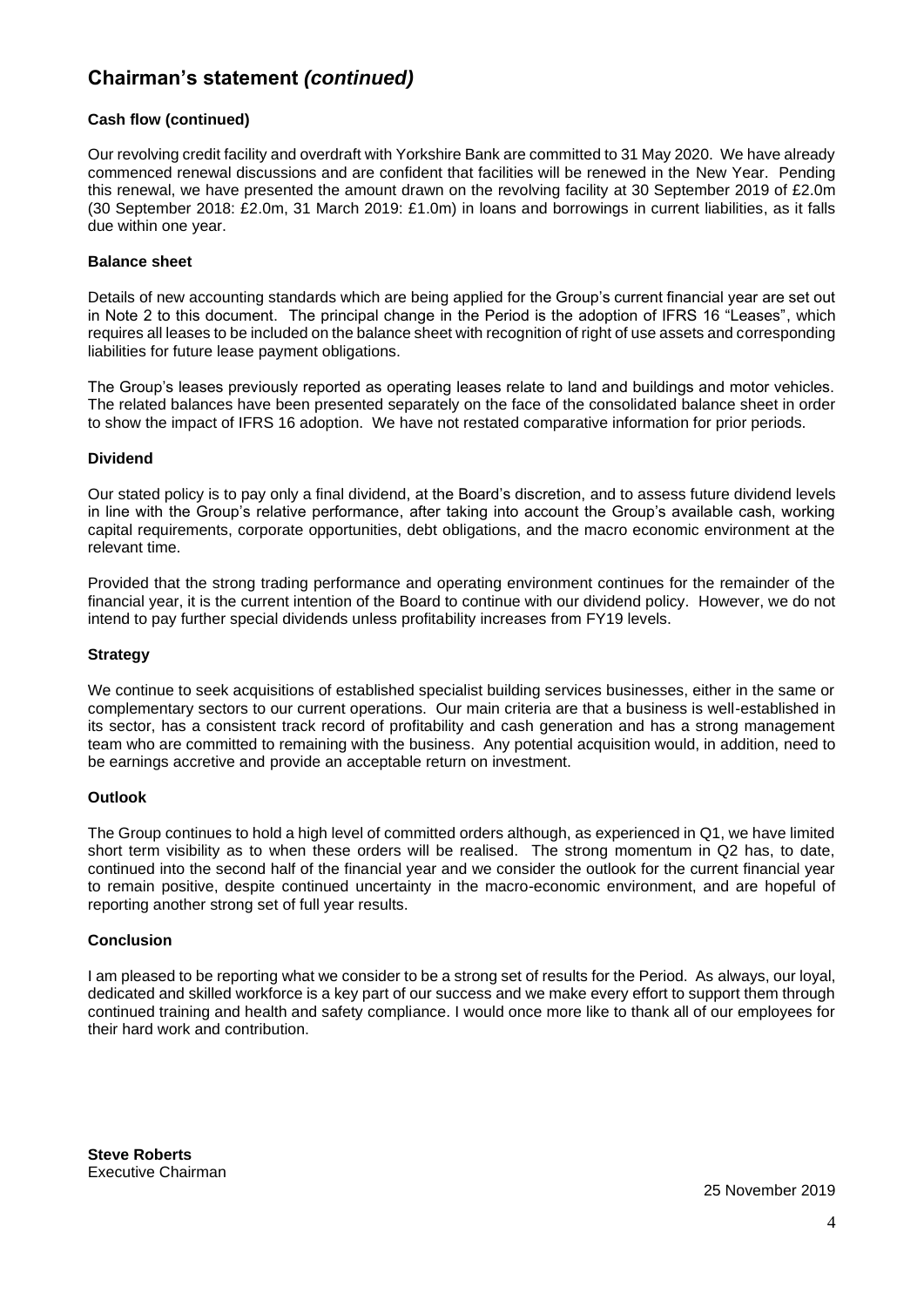# **Consolidated statement of comprehensive income**

*for the six month period ended 30 September 2019*

|                                                                                    | 6 months ended    | 6 months ended    | Year ended    |
|------------------------------------------------------------------------------------|-------------------|-------------------|---------------|
|                                                                                    | 30 September 2019 | 30 September 2018 | 31 March 2019 |
|                                                                                    | <b>Unaudited</b>  | Unaudited         | Audited       |
|                                                                                    | £'000             | £'000             | £'000         |
| Revenue                                                                            | 27,849            | 28,576            | 56,575        |
| Cost of sales                                                                      | (22, 431)         | (22, 942)         | (44, 659)     |
| <b>Gross profit</b>                                                                | 5,418             | 5,634             | 11,916        |
| Other operating income                                                             | 12                | 12                | 24            |
| Administrative expenses                                                            | (4,059)           | (3,903)           | (8, 725)      |
| Operating profit (before amortisation and<br>other adjustments)                    | 1,371             | 1,743             | 3,215         |
| Deferred consideration adjustments<br>Amortisation of intangible assets arising on | 36                | 23                | 265           |
| acquisitions                                                                       | (77)              | (76)              | (152)         |
| <b>Operating profit</b>                                                            | 1,330             | 1,690             | 3,328         |
| Finance costs                                                                      | (97)              | (103)             | (197)         |
| Profit before income tax                                                           | 1,233             | 1,587             | 3,131         |
| Income tax expense                                                                 | (235)             | (302)             | (540)         |
| Profit for the period                                                              | 998               | 1,285             | 2,591         |
| Total comprehensive income attributable<br>to equity holders of the parent         | 998               | 1,285             | 2,591         |
| Earnings per share from continuing                                                 |                   |                   |               |
| operations                                                                         |                   |                   |               |
| Basic earnings per share                                                           | 5.4p              | 6.9p              | 14.0p         |
| Diluted earnings per share                                                         | 5.4p              | 6.9p              | 13.9p         |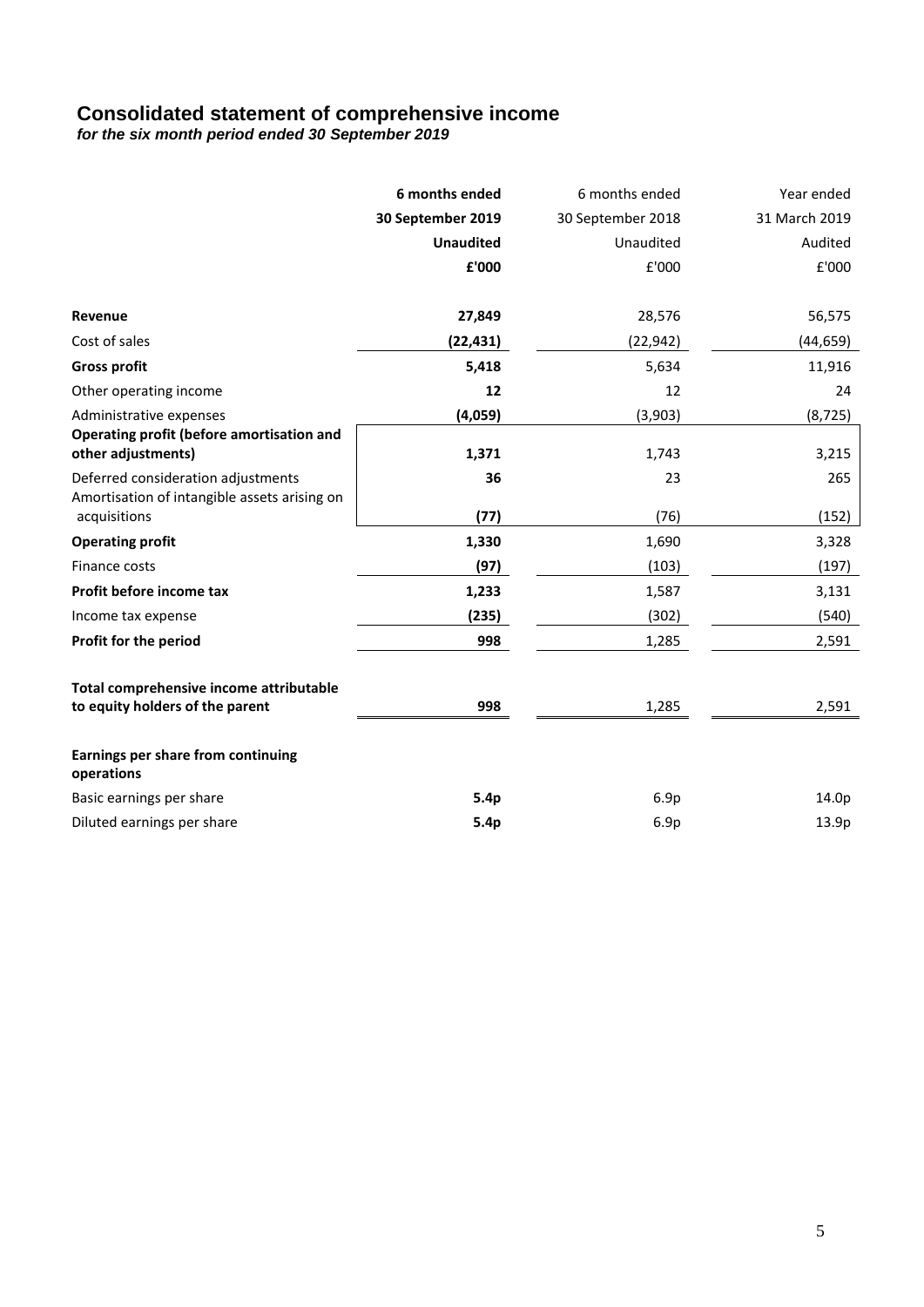# **Consolidated statement of changes in equity**

*for the six month period ended 30 September 2019*

|                                                          |                              | Capital                  |                          |                          |          |              |
|----------------------------------------------------------|------------------------------|--------------------------|--------------------------|--------------------------|----------|--------------|
|                                                          | <b>Share</b>                 | redemption               | <b>Share</b>             | <b>Merger</b>            | Retained | <b>Total</b> |
|                                                          | capital                      | reserve                  | premium                  | reserve                  | earnings | equity       |
|                                                          | £'000                        | £'000                    | £'000                    | £'000                    | £'000    | £'000        |
| <b>At 1 April 2018</b>                                   | 189                          | 6                        | 5,169                    | 9,605                    | 6,409    | 21,378       |
| Total comprehensive income for the period                |                              |                          |                          |                          |          |              |
| Profit for the period                                    |                              |                          |                          |                          | 1,285    | 1,285        |
| Transactions with owners, recorded directly in<br>equity |                              |                          |                          |                          |          |              |
| Exercise of share options                                |                              |                          |                          |                          | 14       | 14           |
| Equity dividends paid                                    | $\qquad \qquad \blacksquare$ | $\overline{\phantom{a}}$ | $\overline{\phantom{a}}$ | $\overline{\phantom{0}}$ | (740)    | (740)        |
| At 30 September 2018                                     | 189                          | 6                        | 5,169                    | 9,605                    | 6,968    | 21,937       |
| <b>At 1 April 2018</b>                                   | 189                          | 6                        | 5,159                    | 9,605                    | 6,409    | 21,378       |
| Total comprehensive income for the year                  |                              |                          |                          |                          |          |              |
| Profit for the year                                      |                              |                          |                          |                          | 2,591    | 2,591        |
|                                                          |                              |                          |                          |                          |          |              |
| Transactions with owners, recorded directly in<br>equity |                              |                          |                          |                          |          |              |
| Exercise of share options                                |                              |                          |                          |                          | 17       | 17           |
| Equity dividends paid                                    |                              |                          |                          |                          | (740)    | (740)        |
| At 31 March 2019                                         | 189                          | 6                        | 5,169                    | 9,605                    | 8,277    | 23,246       |
| <b>At 1 April 2019</b>                                   | 189                          | 6                        | 5,169                    | 9,605                    | 8,277    | 23,246       |
| Total comprehensive income for the period                |                              |                          |                          |                          |          |              |
| Profit for the period                                    |                              |                          |                          |                          | 998      | 998          |
| Transactions with owners, recorded directly in<br>equity |                              |                          |                          |                          |          |              |
| Equity dividends paid                                    |                              |                          |                          |                          | (741)    | (741)        |
| <b>Other items</b>                                       |                              |                          |                          |                          |          |              |
| Cumulative effect of IFRS16 initial application          |                              | $\overline{\phantom{a}}$ |                          |                          | (18)     | (18)         |
| At 30 September 2019                                     | 189                          | 6                        | 5,169                    | 9,605                    | 8,516    | 23,485       |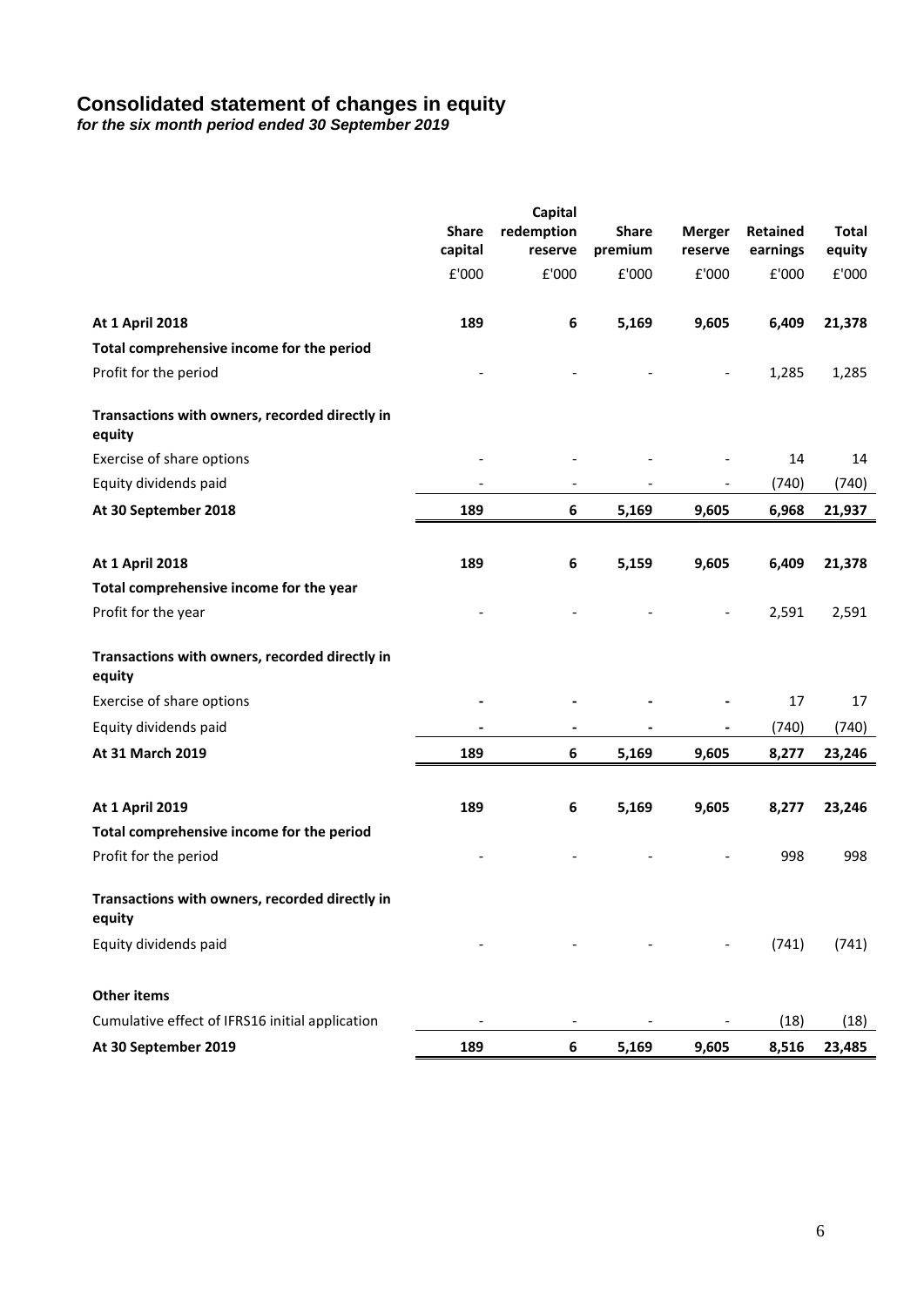# **Consolidated balance sheet**

*at 30 September 2019*

|                                                    | 30 September     | 30 September            | 31 March |
|----------------------------------------------------|------------------|-------------------------|----------|
|                                                    | 2019             | 2018                    | 2019     |
|                                                    | <b>Unaudited</b> | Unaudited               | Audited  |
|                                                    | £'000            | $\pmb{\mathsf{E}}$ '000 | £'000    |
| <b>Assets</b>                                      |                  |                         |          |
| Property, plant and equipment                      | 3,145            | 3,122                   | 3,033    |
| Right of use asset                                 | 1,084            |                         |          |
| Intangible assets                                  | 20,399           | 20,552                  | 20,476   |
| Trade and other receivables                        | 1,025            | 1,420                   | 1,057    |
| <b>Total non-current assets</b>                    | 25,653           | 25,094                  | 24,566   |
|                                                    |                  |                         |          |
| Inventories                                        | 805              | 724                     | 652      |
| Trade and other receivables                        | 9,906            | 9,224                   | 8,450    |
| Prepayments                                        | 606              | 536                     | 259      |
| Cash and cash equivalents                          | 1,300            | 1,746                   | 3,038    |
| <b>Total current assets</b>                        | 12,617           | 12,230                  | 12,399   |
| <b>Total assets</b>                                | 38,270           | 37,324                  | 36,965   |
|                                                    |                  |                         |          |
| <b>Equity</b>                                      |                  |                         |          |
| Share capital                                      | 189              | 189                     | 189      |
| Capital redemption reserve                         | 6                | 6                       | 6        |
| Share premium                                      | 5,169            | 5,169                   | 5,169    |
| Merger reserve                                     | 9,605            | 9,605                   | 9,605    |
| Retained earnings                                  | 8,516            | 6,968                   | 8,277    |
| Total equity attributable to equity holders of the |                  |                         |          |
| Company                                            | 23,485           | 21,937                  | 23,246   |
|                                                    |                  |                         |          |
| <b>Liabilities</b>                                 |                  |                         |          |
| Loans and borrowings                               | 230              | 2,173                   | 1,236    |
| Deferred consideration                             |                  | 206                     | 217      |
| Lease liabilities                                  | 814              |                         |          |
| Deferred tax liabilities                           | 295              | 316                     | 295      |
| <b>Total non-current liabilities</b>               | 1,339            | 2,695                   | 1,748    |
|                                                    |                  |                         |          |
| Loans and borrowings                               | 2,236            | 194                     | 232      |
| Deferred consideration                             | 229              | 417                     | 97       |
| Trade and other payables                           | 10,075           | 11,181                  | 11,152   |
| Lease liabilities                                  | 292              |                         |          |
| Current tax payable                                | 614              | 900                     | 490      |
| <b>Total current liabilities</b>                   | 13,446           | 12,692                  | 11,971   |
|                                                    |                  |                         |          |
| <b>Total liabilities</b>                           | 14,785           | 15,387                  | 13,719   |
| <b>Total equity and liabilities</b>                | 38,270           | 37,324                  | 36,965   |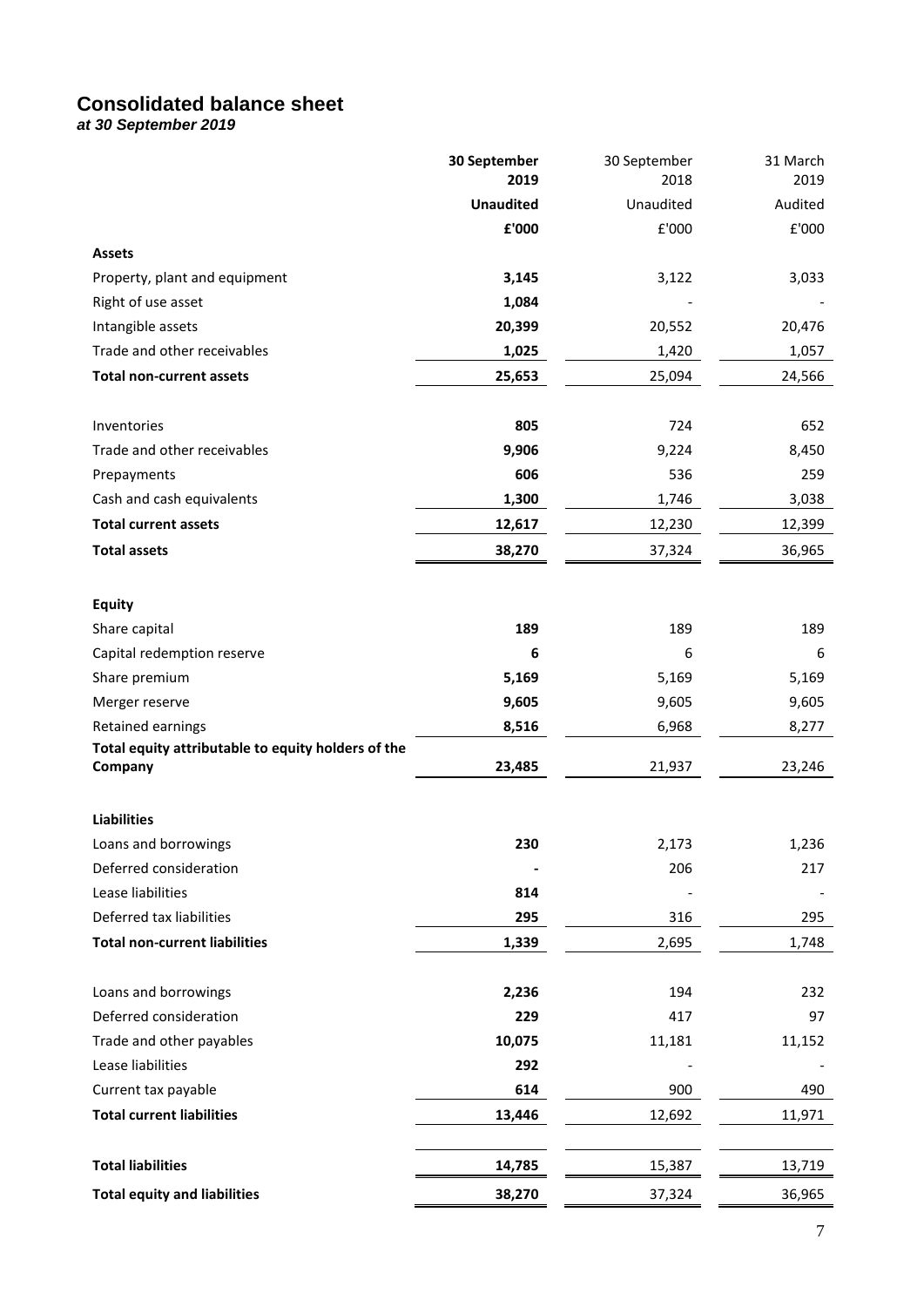# **Consolidated statement of cash flows**

*for the six month period ended 30 September 2019*

|                                                                                   | 6 months ended    | 6 months ended    | Year ended     |
|-----------------------------------------------------------------------------------|-------------------|-------------------|----------------|
|                                                                                   | 30 September 2019 | 30 September 2018 | 31 March 2019  |
|                                                                                   | <b>Unaudited</b>  | Unaudited         | Audited        |
|                                                                                   | £'000             | £'000             | £'000          |
| Cash flows from operating activities                                              |                   |                   |                |
| Operating profit for the period                                                   | 1,330             | 1,690             | 3,328          |
| Adjustments for:                                                                  |                   |                   |                |
| Depreciation of property, plant and equipment                                     | 265               | 264               | 538            |
| Depreciation of lease asset                                                       | 152               |                   |                |
| Amortisation<br>Loss/(profit) on sale of property, plant and                      | 77                | 76                | 152            |
| equipment                                                                         | 5                 | 14                | 17             |
| Deferred consideration adjustments                                                | (36)              | (23)              | (265)          |
|                                                                                   | 1,793             | 2,021             | 3,770          |
| Change in inventories                                                             | (153)             | 228               | 163            |
| Change in trade and other receivables                                             | (1, 424)          | (811)             | 326            |
| Change in prepayments                                                             | (347)             | (271)             | 6              |
| Change in trade and other payables                                                | (1,077)           | 846               | 819            |
| Cash generated from operations                                                    | (1, 208)<br>(82)  | 2,013<br>(65)     | 5,084          |
| Interest paid<br>Tax paid                                                         | (111)             |                   | (127)<br>(669) |
| Net cash flow from operating activities                                           | (1, 401)          | 1,948             | 4,288          |
|                                                                                   |                   |                   |                |
| Cash flows from investing activities<br>Proceeds from sale of property, plant and |                   |                   |                |
| equipment                                                                         | 141               | 119               | 518            |
| Acquisition of property, plant and equipment                                      | (405)             | (333)             | (581)          |
| Acquisition of subsidiary (net of cash acquired)                                  | (64)              | (327)             | (426)          |
| Net cash from investing activities                                                | (328)             | (541)             | (489)          |
| Cash flows from financing activities                                              |                   |                   |                |
| Issue / (repayment) of borrowings                                                 | 1,007             | (498)             | (1, 498)       |
| Repayment of finance lease liabilities                                            | (127)             | (168)             | (271)          |
| Repayment of lease liabilities                                                    | (148)             |                   |                |
| Proceeds from the exercise of share options                                       |                   | 14                | 17             |
| Equity dividends paid                                                             | (741)             | (740)             | (740)          |
| Net cash from financing activities                                                | (9)               | (1, 392)          | (2, 492)       |
| Net (decrease)/increase in cash and cash                                          |                   |                   |                |
| equivalents                                                                       | (1,738)           | 15                | 1,307          |
| Cash and cash equivalents at start of period                                      | 3,038             | 1,731             | 1,731          |
| Cash and cash equivalents at end of period                                        | 1,300             | 1,746             | 3,038          |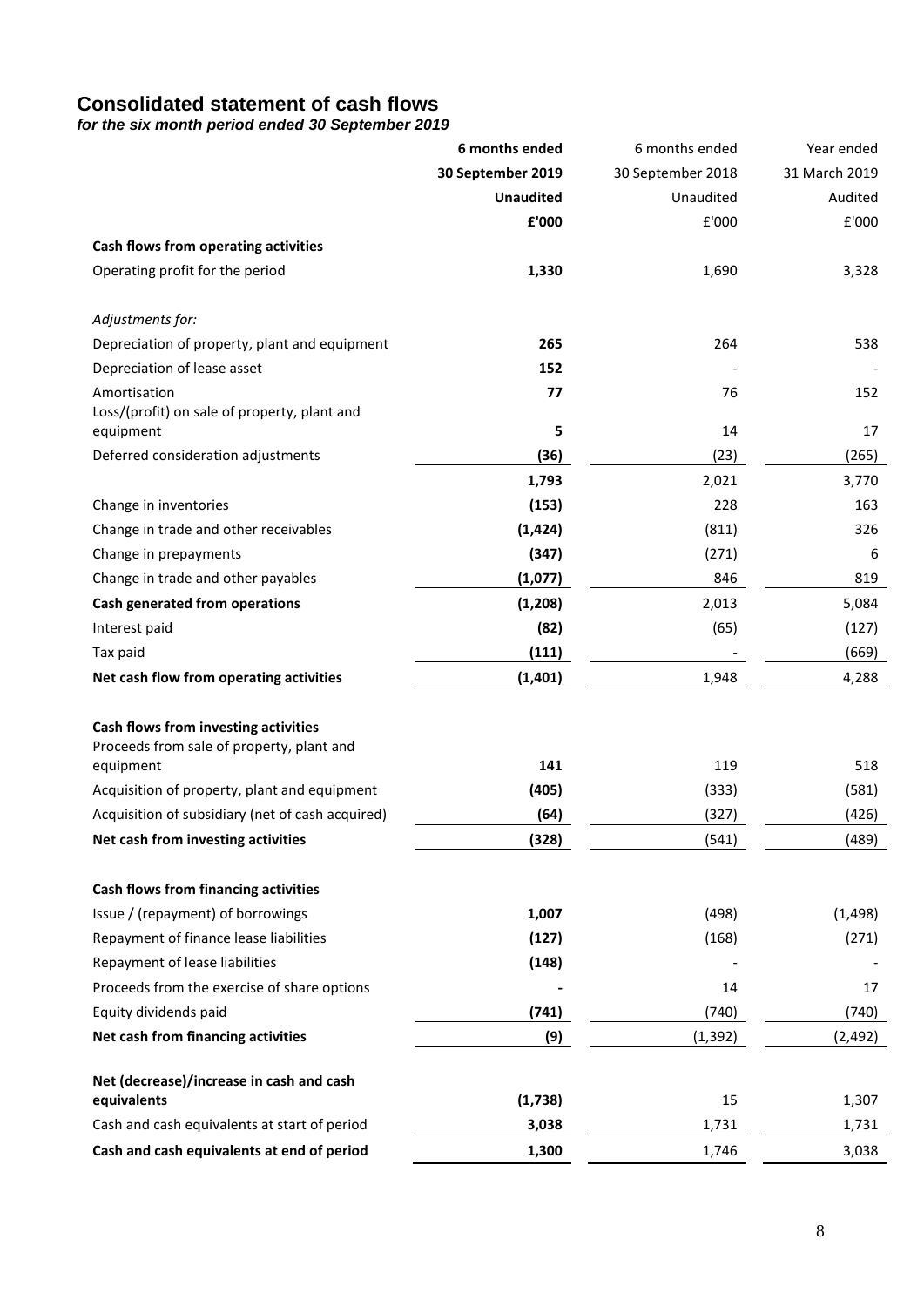# **Notes**

### **1. Basis of preparation**

These interim consolidated financial statements have been prepared using accounting policies based on International Financial Reporting Standards (IFRS and IFRIC Interpretations) issued by the International Accounting Standards Board ("IASB") as adopted for use in the EU. They do not include all disclosures that would otherwise be required in a complete set of financial statements and should be read in conjunction with the 31 March 2019 Annual Report and Financial Statements. The financial information for the half years ended 30 September 2019 and 30 September 2018 does not constitute statutory accounts within the meaning of Section 434 (3) of the Companies Act 2006 and both periods are unaudited. The financial information has not been prepared (and is not required to be prepared) in accordance with IAS 34 *Interim Financial Reporting*.

The annual consolidated financial statements of Northern Bear plc (the "Company", or, together with its subsidiaries, the "Group") are prepared in accordance with IFRS as adopted by the European Union. The comparative financial information for the year ended 31 March 2019 included within this report does not constitute the full statutory Annual Report for that period. The statutory Annual Report and Financial Statements for the year ended 31 March 2019 have been filed with the Registrar of Companies. The Independent Auditors' Report on the Annual Report and Financial Statements for the year ended 31 March 2019 was i) unqualified, ii) did not draw attention to any matters by way of emphasis, and iii) did not contain a statement under 498(2) - (3) of the Companies Act 2006.

### **2. Accounting policies**

The Group has applied the same accounting policies and methods of computation in its interim consolidated financial statements as in its 2019 annual financial statements, as set out in Notes 2 and 3 of that document, except for those that relate to new standards and interpretations effective for the first time for periods beginning on (or after) 1 April 2019, and will be adopted in the 2020 financial statements. The accounting policies applied are based on the recognition and measurement principles of IFRS in issue as adopted by the European Union (EU) and are effective at 31 March 2020 or are expected to be adopted and effective at 31 March 2020.

The Group has adopted IFRS 16 'Leases' from 1 April 2019. IFRS 16 requires lessees to record all leases on the balance sheet by recognising right of use assets relating to leased assets, and lease liabilities representing future lease payment obligations. The Group's leases previously recognised as operating leases under IAS 17 'Leases' include land and buildings and motor vehicles. Right of use assets and lease liabilities in relation to these leases have both been presented separately on the face of the consolidated balance sheet in these interim financial statements.

The Group has adopted IFRS 16 using the modified retrospective approach under which the cumulative effect of initial application is recognised as an opening reserves adjustment of £18,000 at 1 April 2019. The Group's comparative information for prior periods has not been restated under this approach.

Under IFRS 16 the Group now recognises a right of use asset and a lease liability at the lease commencement date.

The lease liability is measured initially at the present value of future lease payments from the commencement date, discounted using the interest rate implicit in the lease or, if that rate cannot be readily determined, the Group's incremental borrowing rate under its current bank facilities, with appropriate adjustments if required for residual value guarantees, the exercise price of purchase options, and termination penalties. The Group has predominantly used the incremental borrowing rate as the discount rate for this purpose.

The right of use asset is measured based on the initial lease liability with adjustments as required for initial direct costs, the costs of removal and restoring, payments made at or prior to commencement, and lease incentives received.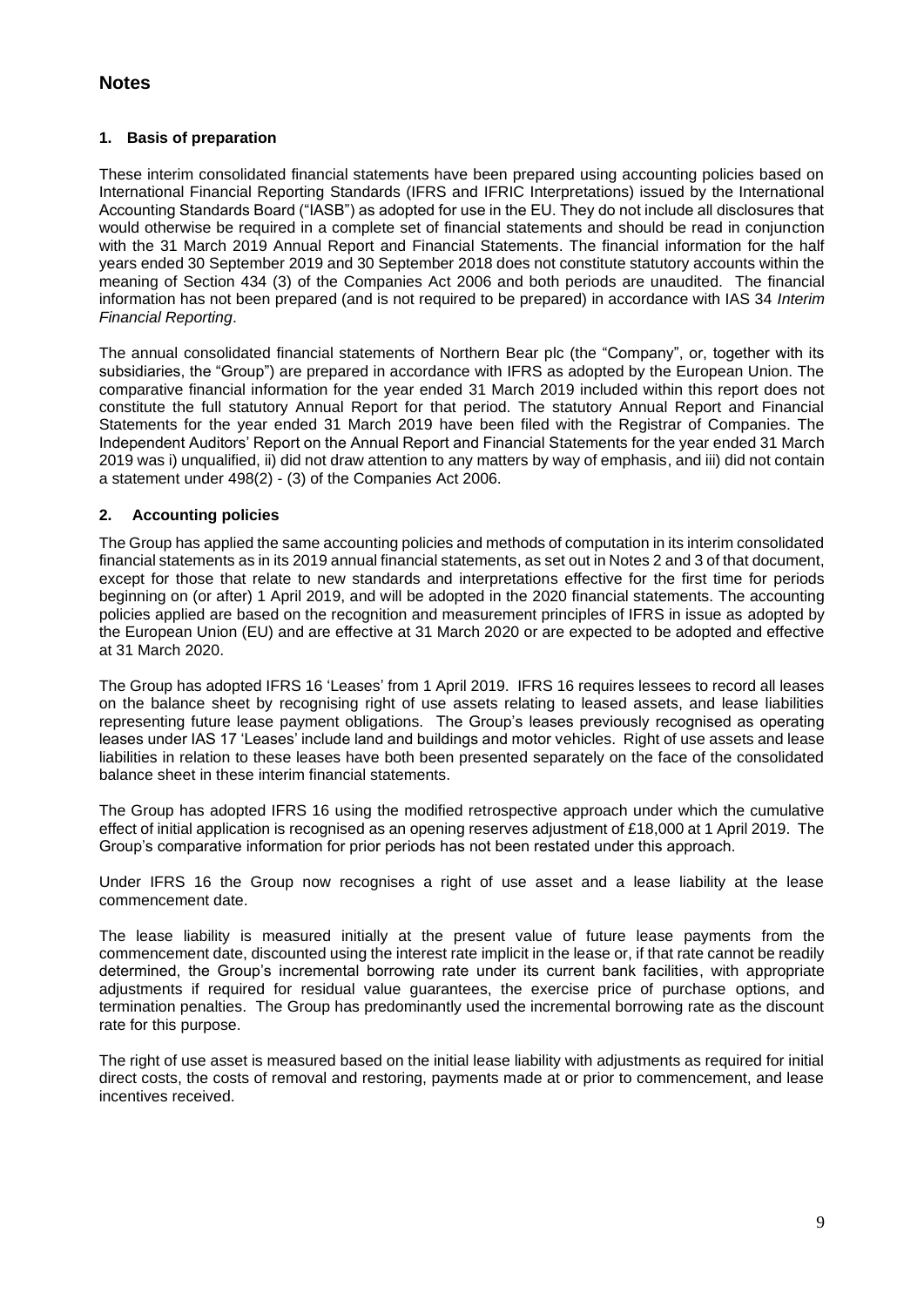# **Notes** *(continued)*

### **2. Accounting policies (continued)**

Following initial adoption of IFRS 16 the Group recognised £902,000 of right of use assets and £920,000 of lease liabilities, both in relation to leases formerly classed as operating leases under IAS 17, on the consolidated balance sheet at 1 April 2019. The Group recognised £152,000 depreciation of right of use assets and £20,000 of interest payments in finance costs in the consolidated statement of comprehensive income during the period.

Other new and amended standards and interpretations issued by the IASB that will apply for the first time in the next annual financial statements are not expected to have a material impact on the Group's financial statements.

### **3. Taxation**

The taxation charge for the six months ended 30 September 2019 is calculated by applying the Directors' best estimate of the annual effective tax rate to the profit for the period.

### **4. Earnings per share**

Basic earnings per share is the profit or loss for the period divided by the weighted average number of ordinary shares outstanding, excluding those held in treasury, calculated as follows:

|                                                                                                                                           | 6 months ended<br>30 September<br>2019 | 6 months ended<br>30 September<br>2018 | Year ended<br>31 March<br>2019 |
|-------------------------------------------------------------------------------------------------------------------------------------------|----------------------------------------|----------------------------------------|--------------------------------|
|                                                                                                                                           | <b>Unaudited</b>                       | Unaudited                              | Audited                        |
| Profit for the period (£'000)                                                                                                             | 998                                    | 1,285                                  | 2,591                          |
| Weighted average number of ordinary shares<br>excluding shares held in treasury for the proportion of<br>the year held in treasury ('000) | 18,519                                 | 18,510                                 | 18,515                         |
|                                                                                                                                           |                                        |                                        |                                |
| Basic earnings per share                                                                                                                  | 5.4p                                   | 6.9p                                   | 14.0 <sub>p</sub>              |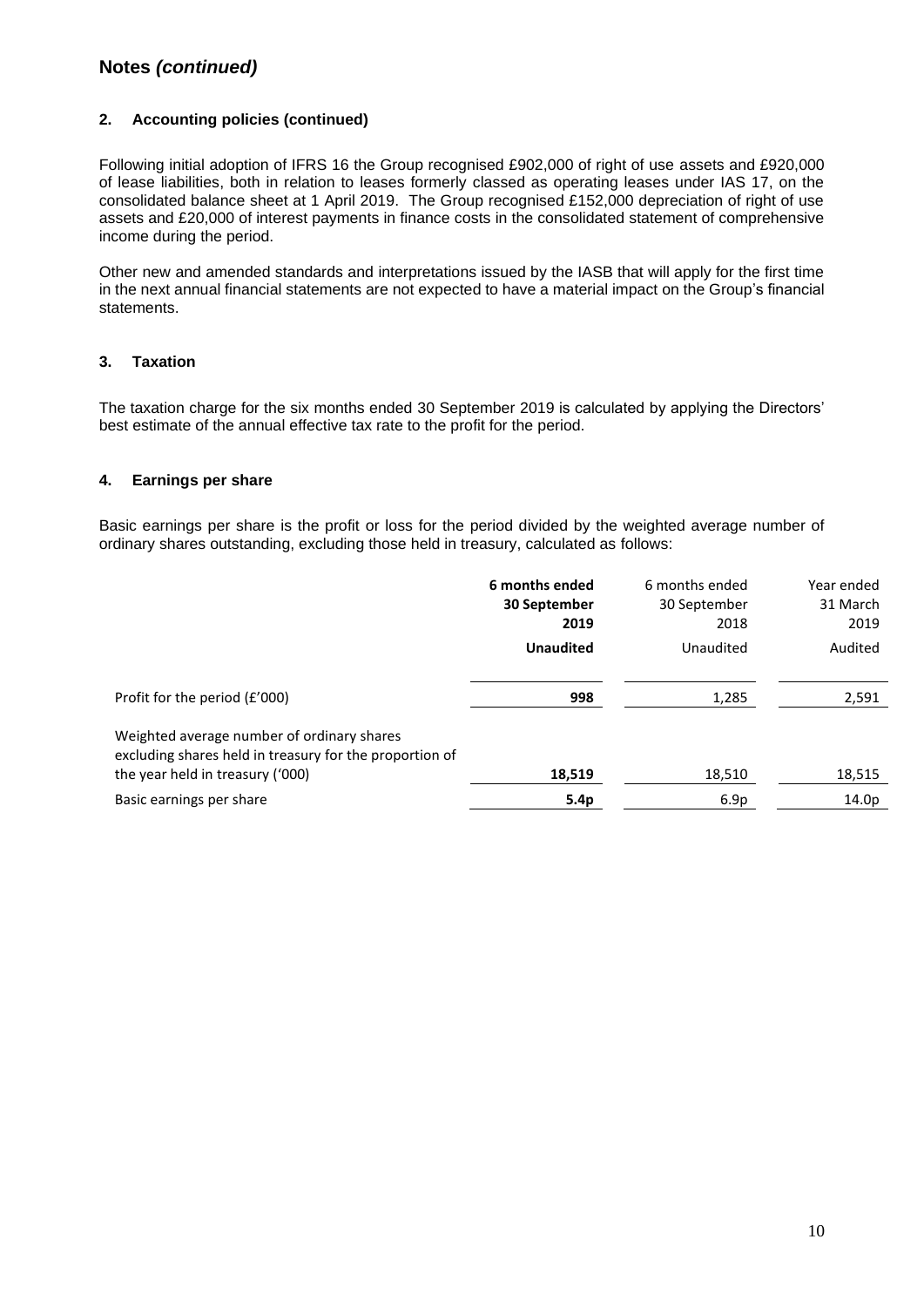# **Notes** *(continued)*

### **4. Earnings per share (continued)**

The calculation of diluted earnings per share is the profit or loss for the period divided by the weighted average number of ordinary shares outstanding, after adjustment for the effects of all potential dilutive ordinary shares, excluding those in treasury, calculated as follows:

|                                                                                                                                                        | 6 months ended<br>30 September<br>2019 | 6 months ended<br>30 September<br>2018 | Year ended<br>31 March<br>2019 |
|--------------------------------------------------------------------------------------------------------------------------------------------------------|----------------------------------------|----------------------------------------|--------------------------------|
|                                                                                                                                                        | <b>Unaudited</b>                       | Unaudited                              | Audited                        |
| Profit for the period (£'000)                                                                                                                          | 998                                    | 1,285                                  | 2,591                          |
| Weighted average number of ordinary shares<br>excluding shares held in treasury for the proportion<br>of the year held in treasury ('000)              | 18,519                                 | 18,510                                 | 18,515                         |
| Effect of potential dilutive ordinary shares ('000)<br>Diluted weighted average number of ordinary<br>shares excluding shares held in treasury for the | 55                                     | 64                                     | 63                             |
| proportion of the year held in treasury ('000)                                                                                                         | 18,574                                 | 18,574                                 | 18,578                         |
| Diluted earnings per share                                                                                                                             | 5.4p                                   | 6.9p                                   | 13.9p                          |

The following additional earnings per share figures are presented as the directors believe they provide a better understanding of the trading performance of the Group.

Adjusted basic and diluted earnings per share is the profit for the period, adjusted for acquisition related costs, divided by the weighted average number of ordinary shares outstanding as presented above.

Adjusted earnings per share is calculated as follows:

|                                                                                                                     | 6 months         | 6 months     |            |
|---------------------------------------------------------------------------------------------------------------------|------------------|--------------|------------|
|                                                                                                                     | ended            | ended        | Year ended |
|                                                                                                                     | 30 September     | 30 September | 31 March   |
|                                                                                                                     | 2019             | 2018         | 2019       |
|                                                                                                                     | <b>Unaudited</b> | Unaudited    | Audited    |
| Profit for the period (£'000)                                                                                       | 998              | 1,285        | 2,591      |
| Deferred consideration adjustments                                                                                  | (36)             | (23)         | (265)      |
| Amortisation of intangible assets arising on acquisitions                                                           | 77               | 76           | 152        |
| Unwinding of discount on deferred consideration liabilities                                                         | 21               | 38           | 70         |
| Corporation tax effect of above items                                                                               | (18)             |              | (43)       |
| Adjusted profit for the period $(f'000)$                                                                            | 1,042            | 1,376        | 2,505      |
| Weighted average number of ordinary shares excluding<br>shares held in treasury for the proportion of the year held |                  |              |            |
| in treasury ('000)                                                                                                  | 18,519           | 18,510       | 18,515     |
| Adjusted basic earnings per share                                                                                   | 5.6p             | 7.4p         | 13.5p      |
| Adjusted diluted earnings per share                                                                                 | 5.6p             | 7.4p         | 13.5p      |
|                                                                                                                     |                  |              |            |